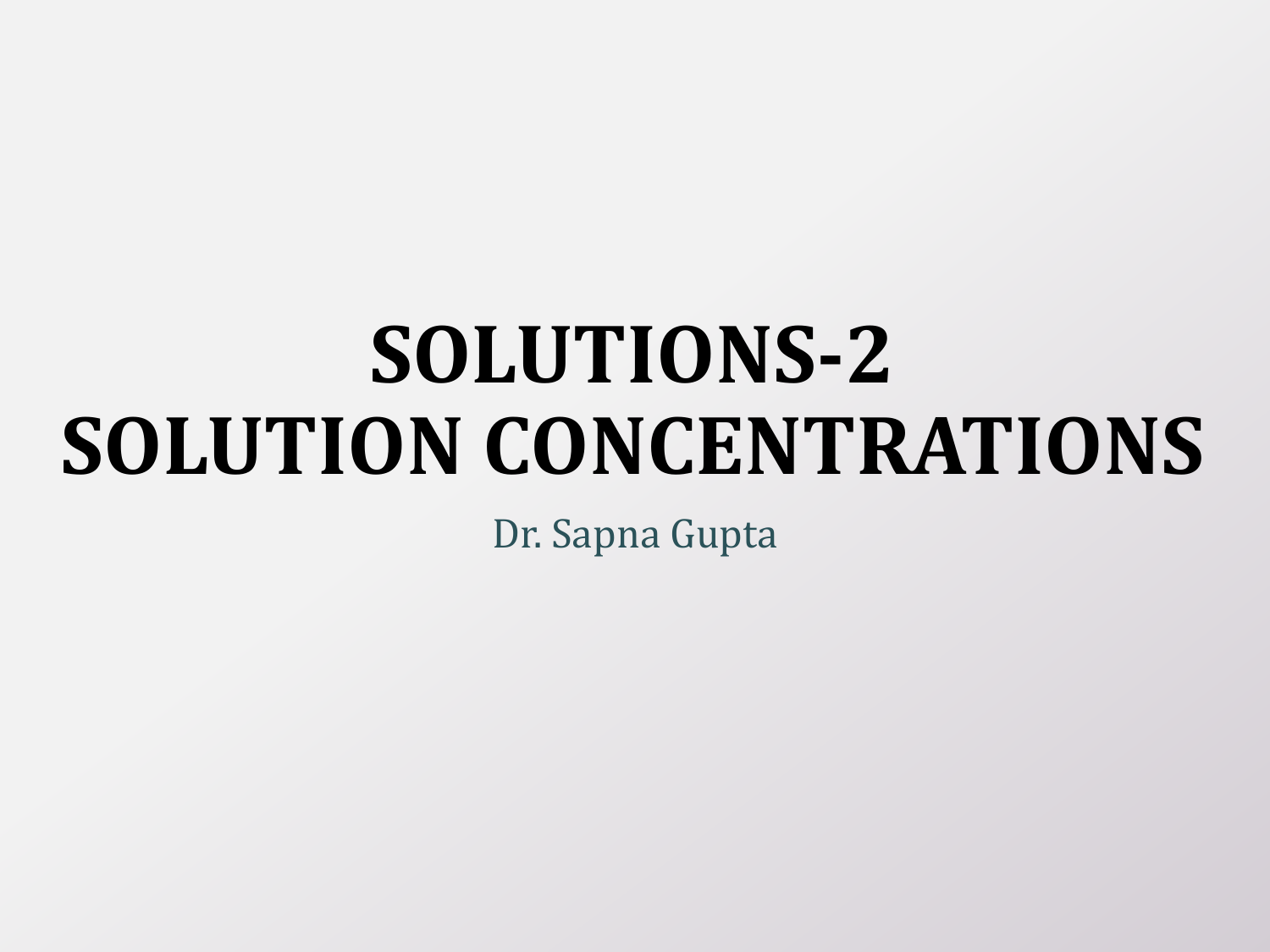### **SOLUTION CONCENTRATIONS**

- There are a number of ways one can measure concentration of solute in solutions.
	- Molarity commonly used since volumes of solutions are easy to measure
	- Mole fraction used for gases and vapor pressures of solutions
	- Molality temperature independent
	- Percent by Mass temperature independent and need not know molar masses
	- Conversion between units requires the use of density if any mass to volume or volume to mass conversion in needed.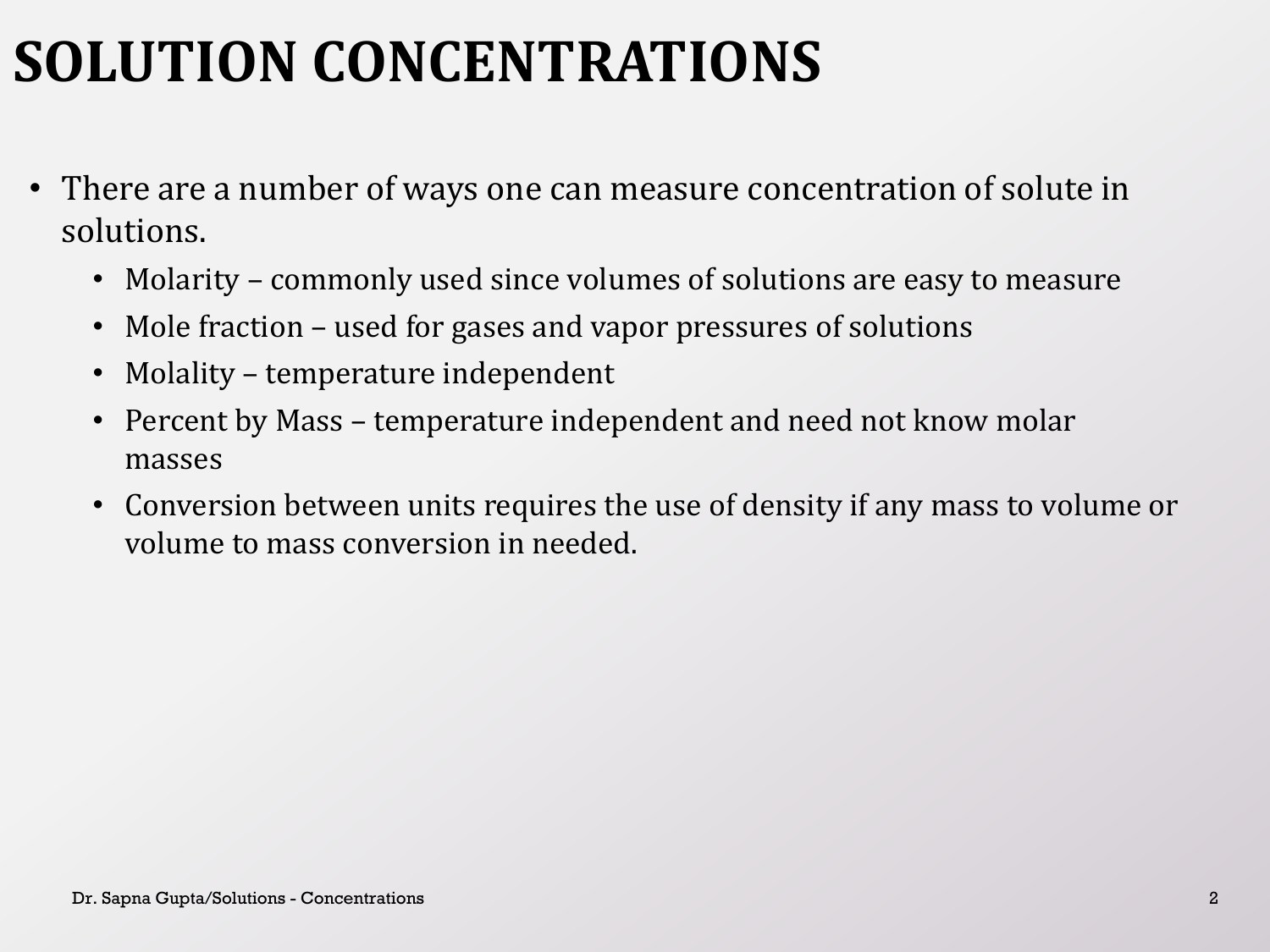# **VARIOUS UNITS OF SOLUTIONS**

- Molarity (mol/L)
- Mass percent (mass/mass; mass/vol; vol/vol – the denominator is solution)
- Molality (mol/Kg)
- Mole fraction
- Parts per million
- Parts per billion

Dr. Sapna Gupta/Solutions - Concentrations 3

$$
M = \frac{\text{moles of solute}}{\text{liters of solution}}
$$

Mass percentage of solute = 
$$
\frac{\text{grams of solute}}{\text{grams of solution}} \times 100\%
$$
  

$$
m = \frac{\text{moles of solute}}{\text{cm} \times 100\%}
$$

$$
m = \frac{\text{moles of solute}}{\text{kilograms of solvent}}
$$

$$
X = \frac{\text{moles of solute}}{\text{total moles of solution}}
$$

$$
ppm = \frac{\text{mass}^* \text{ of solute}}{\text{mass}^* \text{ of solution}} \times 10^6
$$

$$
ppb = \frac{\text{mass}^* \text{ of solute}}{\text{mass}^* \text{ of solution}} \times 10^9
$$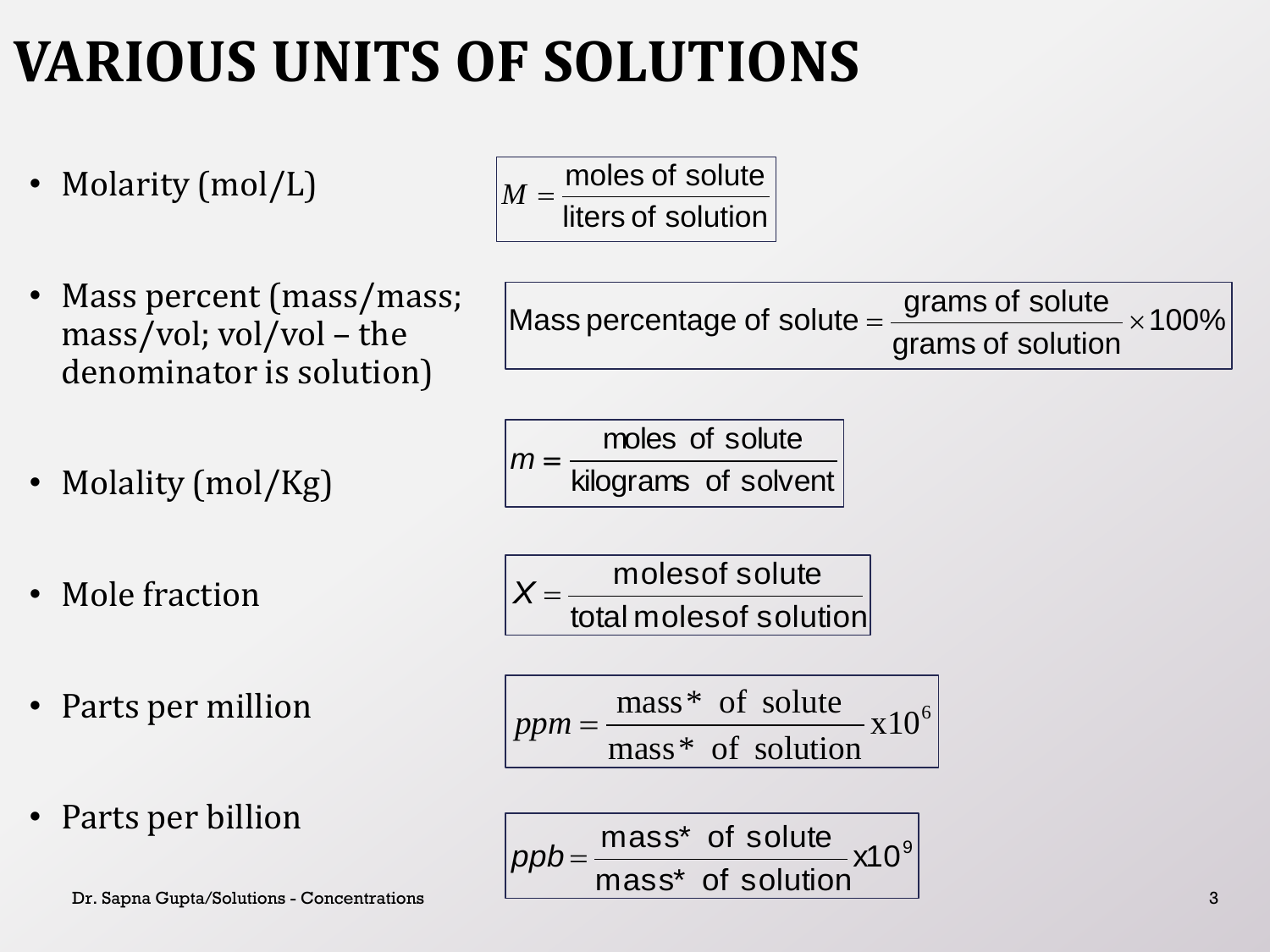### **EXAMPLE: MASS PERCENT**

An experiment calls for 36.0 g of a 5.00% aqueous solution of potassium bromide. Describe how you would make up such a solution.

#### **Solution:**

A 5.00% aqueous solution of KBr has 5.00 g KBr per 100. g solution. The remainder of the 100. g is water: 95 g.

We can use this ratio to determine the mass of KBr in 36.0 g solution:

$$
36.0 g solution \times \frac{5.00 g KBr}{100.g solution} = 1.80 g KBr
$$

Since 1.80 g KBr is required for 36.0 g of solution, the remainder consists of 34.2 g water.

*We make the solution by mixing 1.8 g KBr in 34.2 g water.*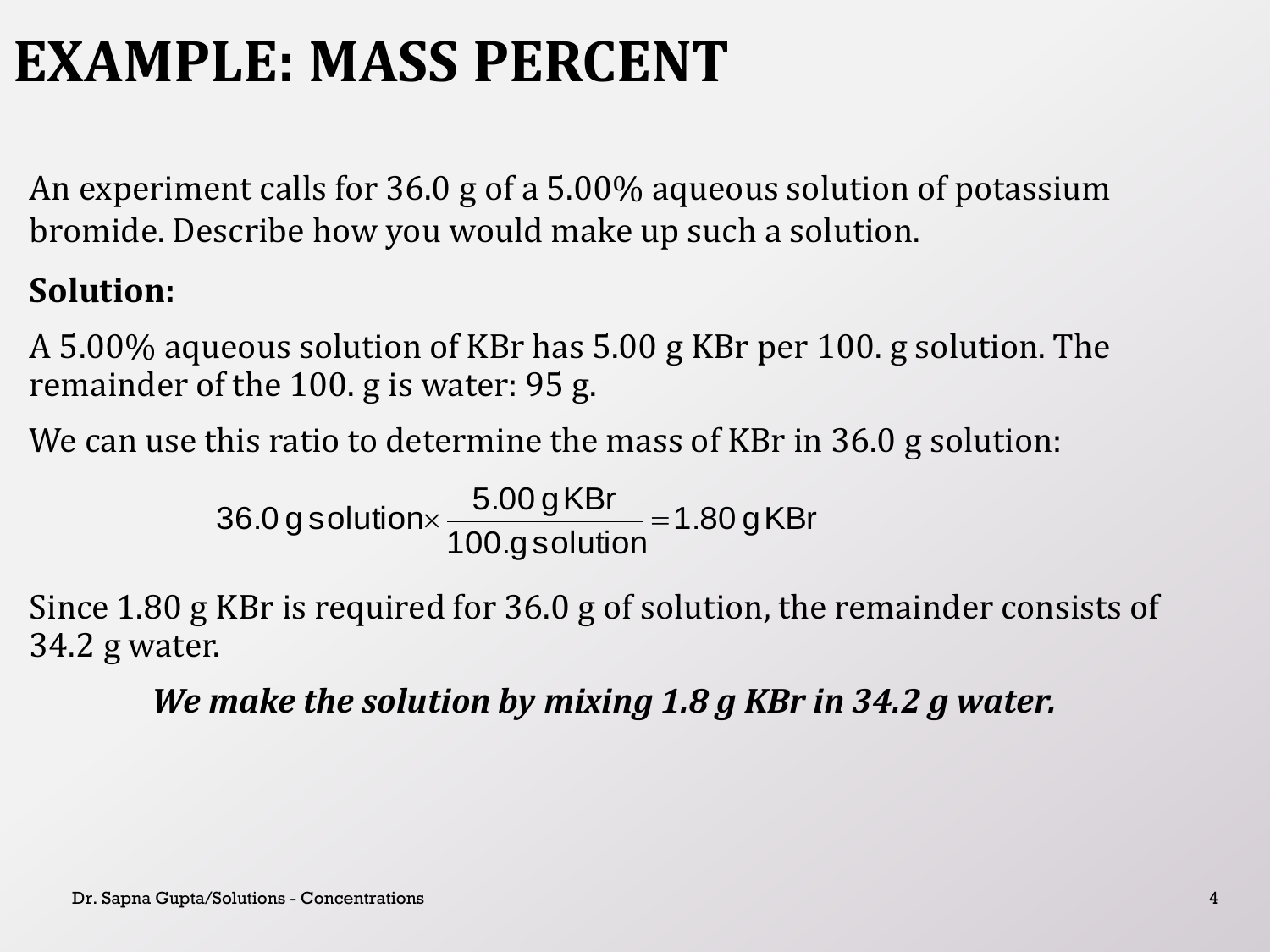### **EXAMPLE: MOLALITY**

Iodine dissolves in a variety of organic solvents. For example, in methylene chloride, it forms an orange solution. What is the molality of a solution of 5.00 g iodine,  $I_2$ , in 30.0 g of methylene chloride, CH<sub>2</sub>Cl<sub>2</sub>?

#### **Solution:**

Mass of solute =  $5.00 \text{ g L}$ 

Mass of solvent =  $30.0 \text{ g } CH_2Cl_2$ 

Calculate mols of the solute and convert the mass of solvent into Kg.

$$
m = \frac{5.00 \, \text{gt}_2}{30.0 \, \text{gsolvent}} \times \frac{1 \, \text{mol}\, l_2}{253.8 \, \text{gt}_2} \times \frac{10^3 \, \text{gt}}{1 \, \text{kg}} = 0.657 \, \text{mol} \, / \, \text{Kg}
$$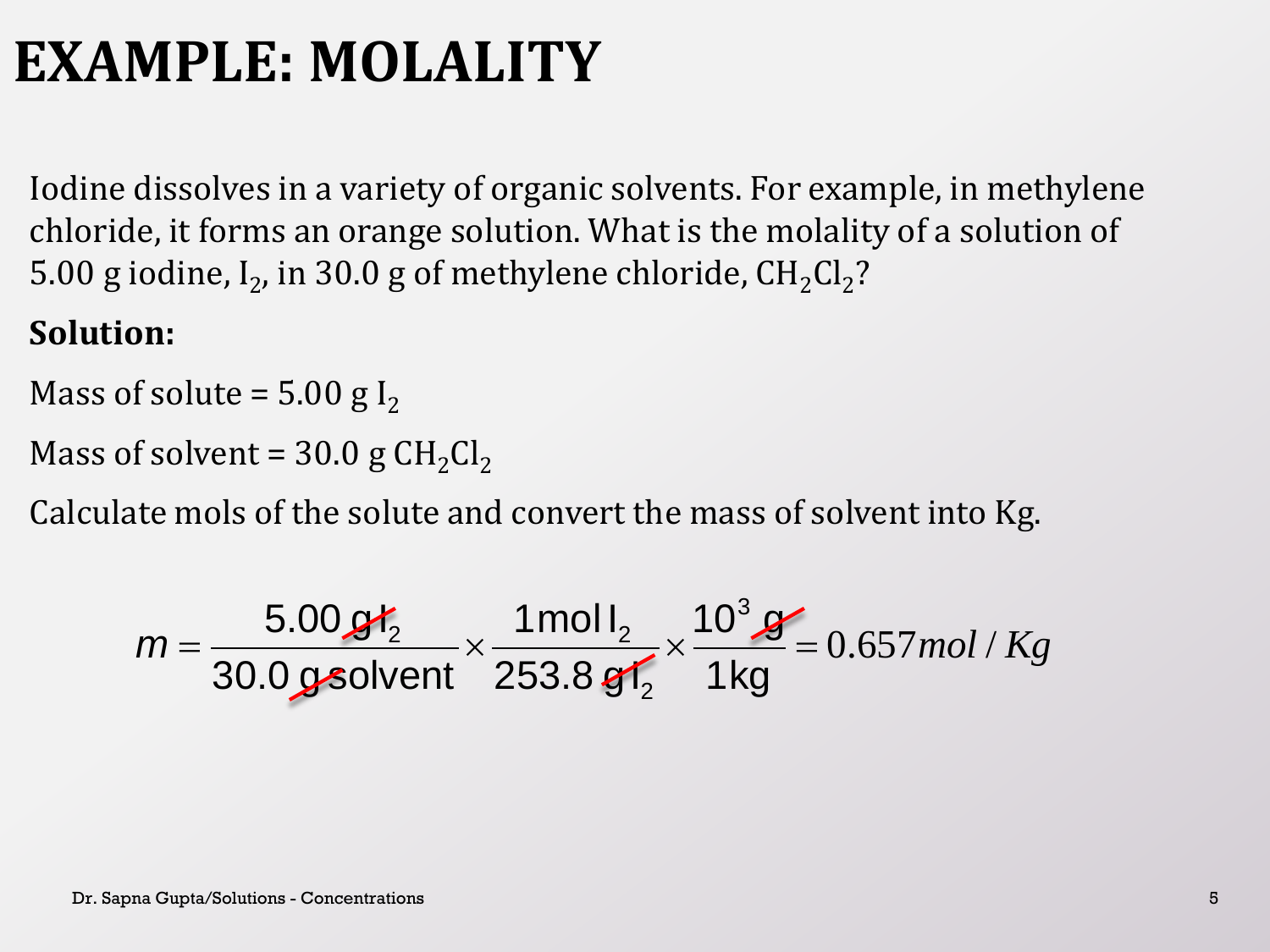### **EXAMPLE: MOL FRACTION**

A solution of iodine, I<sub>2</sub>, in methylene chloride, CH<sub>2</sub>Cl<sub>2</sub>, contains 5.00 g I<sub>2</sub> and 56.0 g CH<sub>2</sub>Cl<sub>2</sub>. What is the mole fraction of each component in this solution?

#### **Solution:**

Mass of solute =  $5.00 \text{ g L}$ 

Mass of solvent =  $56.0$  g CH<sub>2</sub>Cl<sub>2</sub>

Find moles of both; add the moles and then calculate mol fraction of each.

Moles solute = 5.00 g I<sub>2</sub> × 
$$
\frac{1 \text{ mol I}_2}{253.8 \text{ g I}_2}
$$
 = 0.01970 mol  
Moles solvent = 56.0 g I<sub>2</sub> ×  $\frac{1 \text{ mol } CH_2Cl_2}{84.93 \text{ g } CH_2Cl_2}$  = 0.6594 mol

Total moles =  $0.01970$  mol  $+0.6594$  mol =  $0.6791$  mol

$$
X_{L_2} = \frac{0.01970 \text{ mol I}_2}{0.6791 \text{ mol total}} = 0.0290
$$
  

$$
X_{CH_2Cl_2} = \frac{0.6594 \text{ mol } CH_2Cl_2}{0.6791 \text{ mol total}} = 0.971
$$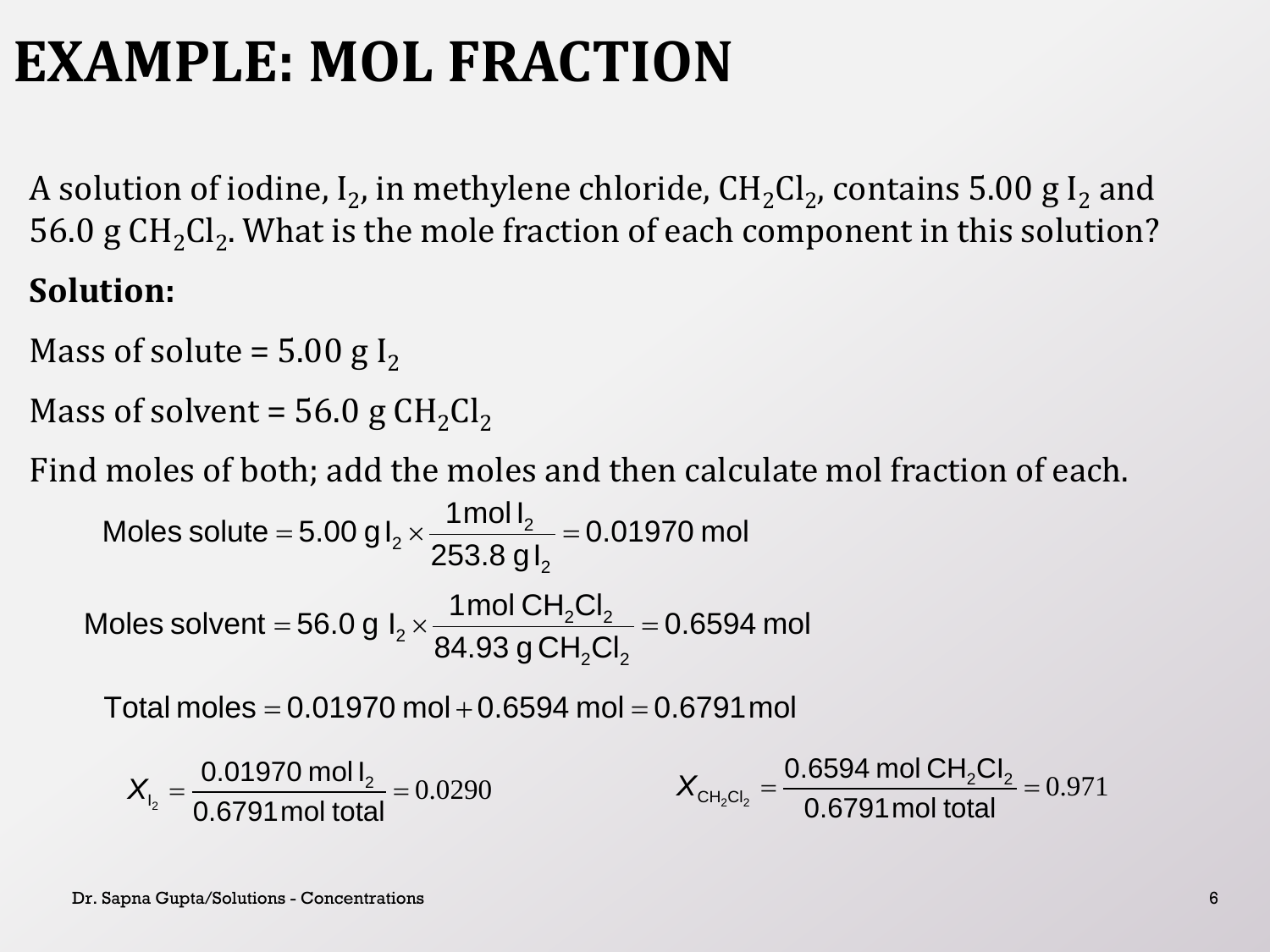### **EXAMPLE: UNIT CONVERSIONS; MASS % TO MOL FRACTION**

A bottle of bourbon is labeled 94 proof, meaning that it is 47% by volume of alcohol in water. What is the mole fraction of ethyl alcohol,  $C_2H_5OH$ , in the bourbon? The density of ethyl alcohol is 0.80 g/mL.

#### **Solution:**

When no volume is given – assume it is 1L. So there is 470 mL alcohol and 530 mL water. Find masses of both; convert to mols and find mol fractions.

470 mL C<sub>2</sub>H<sub>s</sub>OH × 
$$
\frac{0.80 \text{ g}}{1 \text{ mL}} \times \frac{1 \text{ mol}}{46.08 \text{ g}}
$$
 = 8.16 mol  
530 mL H<sub>2</sub>O ×  $\frac{1.00 \text{ g}}{1 \text{ mL}} \times \frac{1 \text{ mol}}{18.02 \text{ g}}$  = 29.4 mol

Total moles =  $8.16$  mol + 29.4 mol = 37.6 mol

$$
X_{\text{ethanol}} = \frac{8.16 \text{ mol C}_2 \text{H}_5 \text{OH}}{37.6 \text{ mol total}} = 0.22
$$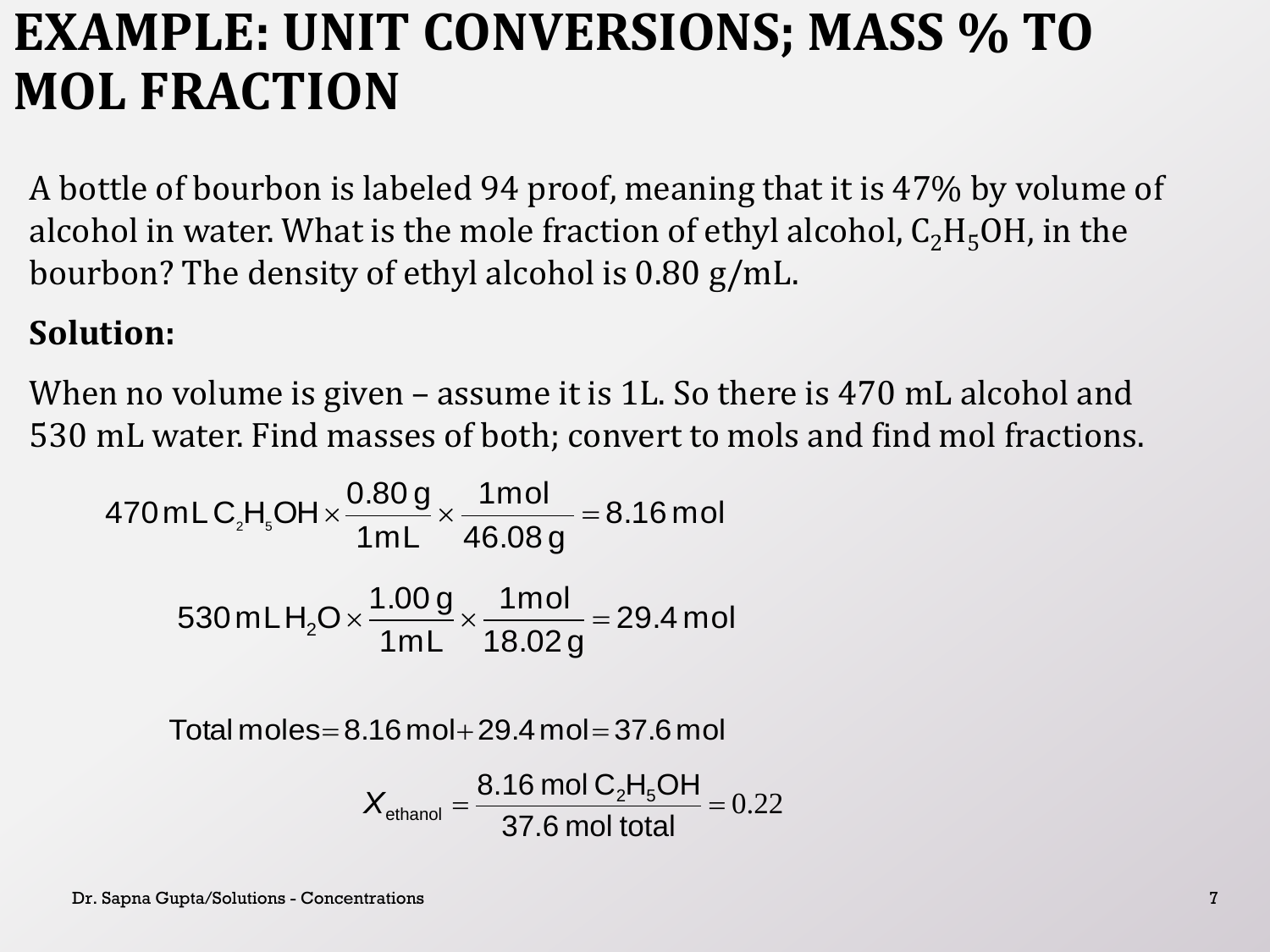### **EXAMPLE: UNIT CONVERSION; MOLALITY TO MOLARITY**

Citric acid,  $\text{HC}_6\text{H}_7\text{O}_7$ , is often used in fruit beverages to add tartness. An aqueous solution of citric acid is 2.331 *m* HC<sub>6</sub>H<sub>7</sub>O<sub>7</sub>. What is the molarity of the solution? The density of the solution is 1.1346 g/mL.

#### **Solution:**

2.331 *m* means – 2.331 mols of citric acid in 1.000 Kg *SOLVENT*; molarity is mols over L of *SOLUTION*.

Strategy: convert mols citric acid to mass -> mass of solution -> use d to find L of solution.

Mass solute = 
$$
2.331 \text{mol} \times \frac{192.14 \text{ g}}{1 \text{mol}} = 447.88 \text{ g}
$$

$$
Mass of solution = 447.88\,g + 1000.00\,g = 1447.88\,g
$$

Liters solution = 1447.88 g × 
$$
\frac{1 \text{ mL}}{1.1346 \text{ g}} \times \frac{10^{-3} \text{L}}{\text{mL}} = 1.267 \text{ L}
$$

\nDr. Sappa Gupta/Solutions - Concerntrations

\n
$$
M = \frac{2.331 \text{ mol}}{1.2761 \text{ L}} = 1.827 \frac{\text{mol}}{\text{L}}
$$